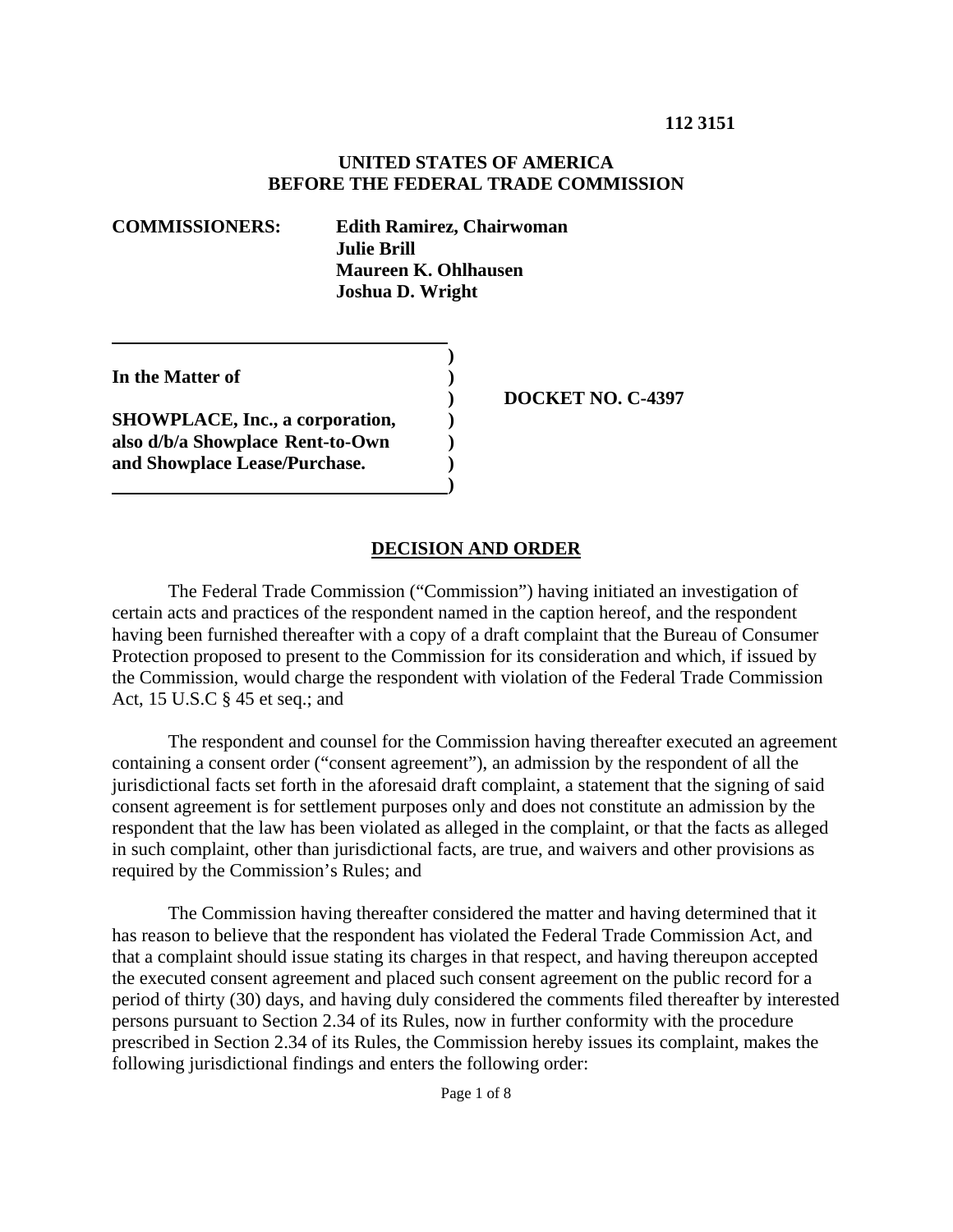1. Respondent Showplace, Inc., also d/b/a Showplace Rent-to-Own and Showplace Lease/Purchase ("Showplace"), is an Ohio corporation with its principal office or place of business at 611 Bellefontaine Ave., Marion, Ohio 43302.

2. The Commission has jurisdiction of the subject matter of this proceeding and of respondent, and the proceeding is in the public interest.

# **ORDER**

# **DEFINITIONS**

For purposes of this order, the following definitions shall apply:

1. Unless otherwise specified, "respondent" shall mean Showplace and its successors and assigns.

2. "Commerce" shall be defined as it is defined in Section 4 of the Federal Trade Commission Act, 15 U.S.C. § 44.

3. "Computer" shall mean any desktop or laptop computer, handheld device, tablet, telephone, or other electronic product or device that has a platform on which to download, install, or run any software program, code, script, or other content.

4. "Clear(ly) and prominent(ly)" shall mean:

a. In textual communications (e.g., printed publications or words displayed on the screen of a computer or mobile device), the required disclosures are of a type, size, and location sufficiently noticeable for an ordinary consumer to read and comprehend them, in print that contrasts highly with the background on which they appear;

b. In communications disseminated orally or through audible means (e.g., radio or streaming audio), the required disclosures are delivered in a volume and cadence sufficient for an ordinary consumer to hear and comprehend them;

c. In communications disseminated through video means (e.g., television or streaming video), the required disclosures are in writing in a form consistent with subpart (a) of this definition and shall appear on the screen for a duration sufficient for an ordinary consumer to read and comprehend them, and in the same language as the predominant language that is used in the communication;

d. In communications made through interactive media, such as the Internet, online services, and software, the required disclosures are unavoidable and presented in a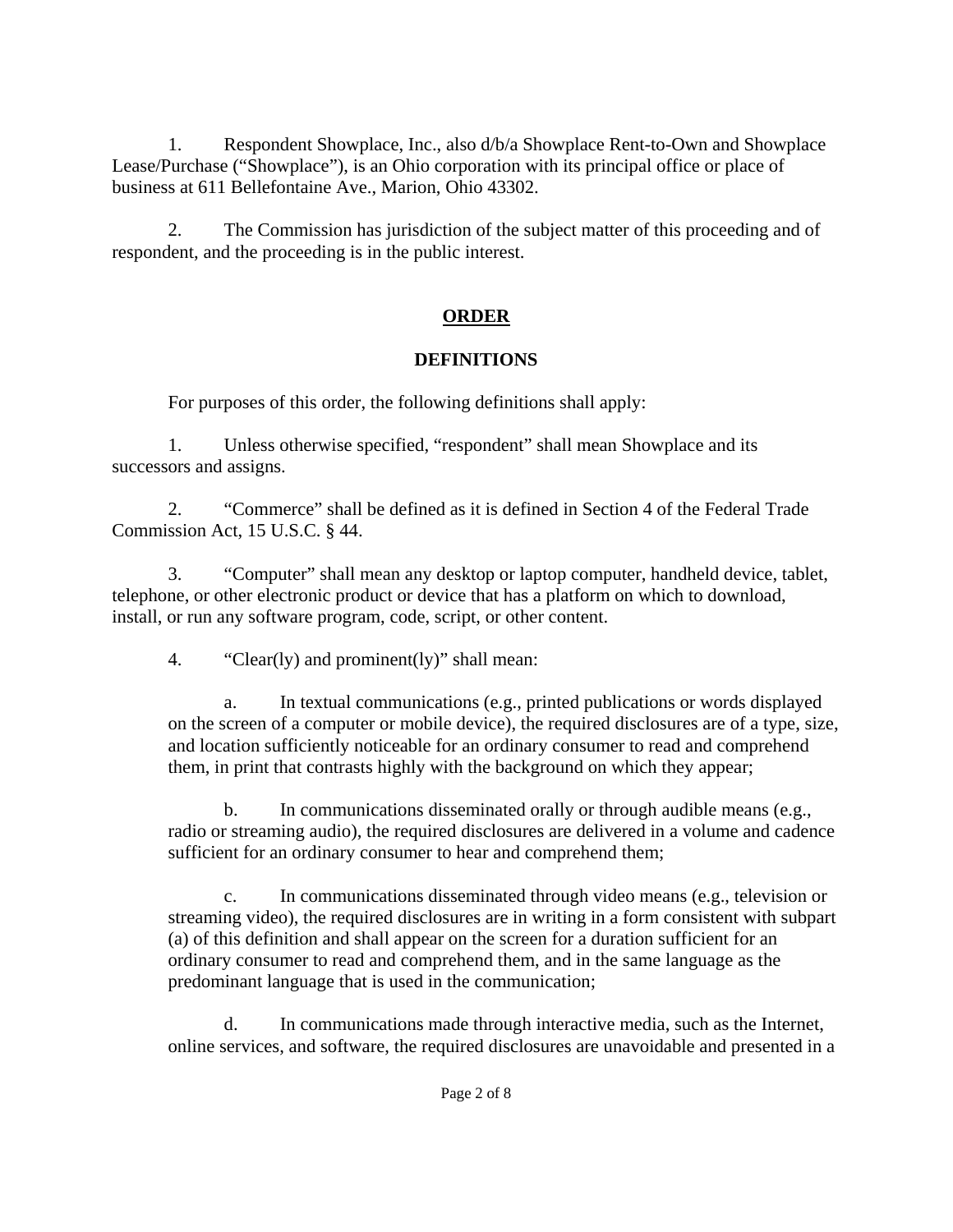form consistent with subpart (a) of this definition, in addition to any audio or video presentation of them; and

e. In all instances, the required disclosures are presented in an understandable language and syntax; in the same language as the predominant language that is used in the communication; and include nothing contrary to, inconsistent with, or in mitigation of any statement contained within the disclosure or within any document linked to or referenced therein.

5. "Geophysical location tracking technology" shall mean any hardware, software, or application utilized in conjunction with a computer that collects and reports data or information that identifies the precise geophysical location of the computer. Geophysical location tracking technologies include, for these purposes, technologies that report: the GPS coordinates of a computer; the WiFi signals available to or actually used by a computer to access the Internet; the telecommunication towers or connections available to or actually used by a computer; the processing of any such reported data through geolocation lookup services; or any information derived from any combination of the foregoing.

6. "Monitoring technology" shall mean any hardware, software, or application utilized in conjunction with a computer that can cause the computer to (1) capture, monitor, or record, and (2) report information about user activities by:

a. Recording keystrokes, clicks, or other user-generated actions;

b. Capturing screenshots of the information displayed on a computer monitor or screen; or

c. Activating the camera or microphone function of a computer to take photographs or record audio or visual content through the computer's webcam or microphone.

7. "Covered rent-to-own transaction" shall mean any transaction where a consumer enters into an agreement for the purchase or rental of a computer and the consumer's contract or rental agreement provides for payments over time and an option to purchase the computer.

## **I. MONITORING TECHNOLOGY PROHIBITED**

**IT IS HEREBY ORDERED** that respondent, directly or through any corporation, partnership, subsidiary, division, trade name, or other device, and its officers, agents, servants, employees, and all persons or entities in active concert or participation with it who receive actual notice of this order, by personal service or otherwise, in connection with any covered rent-toown transaction, are hereby permanently restrained and enjoined from using any monitoring technology to gather information or data from any computer rented to a consumer.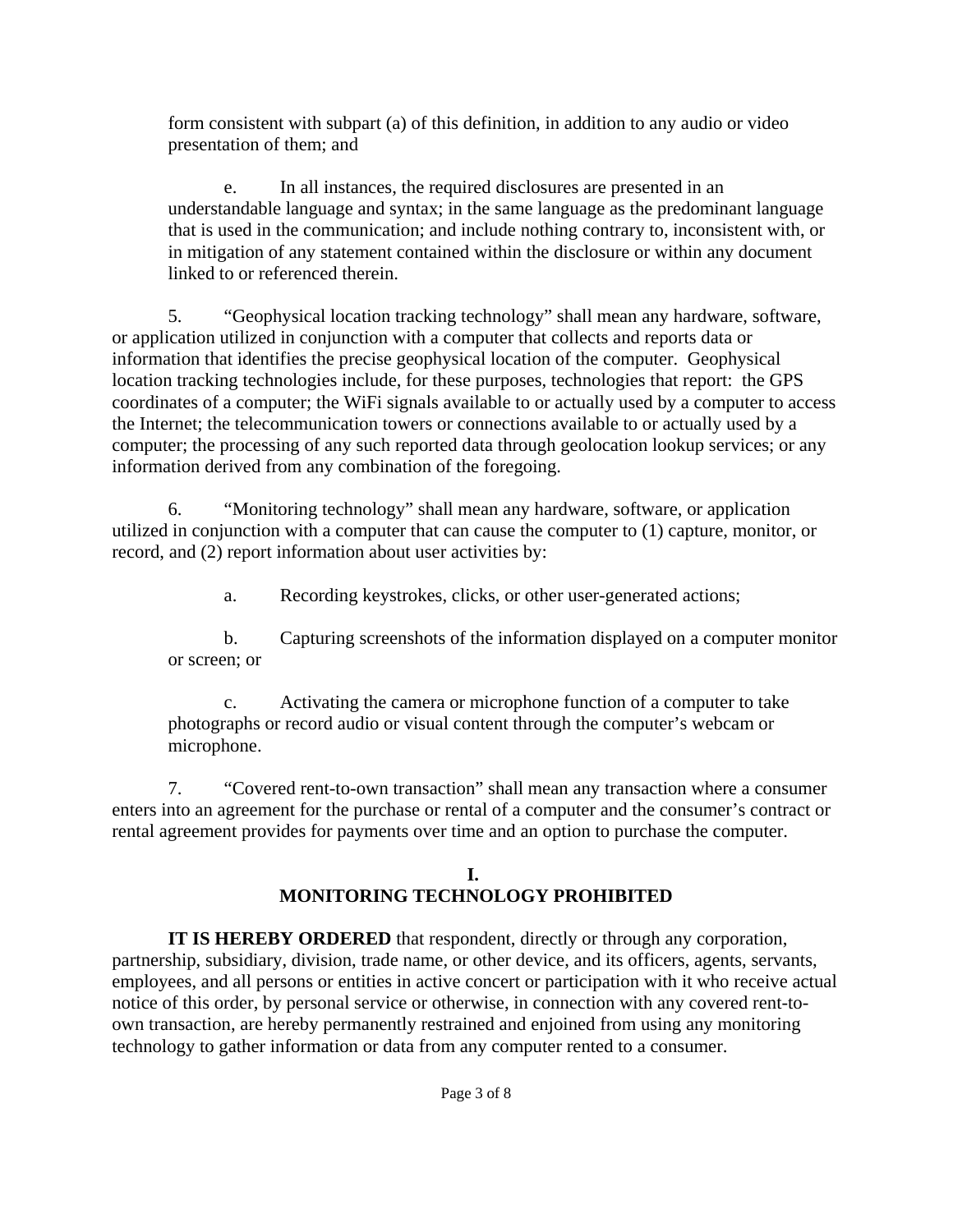### **II. USE OF TRACKING TECHNOLOGY LIMITED**

**IT IS FURTHER ORDERED** that respondent, directly or through any corporation, partnership, subsidiary, division, trade name, or other device, and its officers, agents, servants, employees, and all persons or entities in active concert or participation with it who receive actual notice of this order, by personal service or otherwise, in connection with any covered rent-toown transaction, are hereby permanently restrained and enjoined from:

A. Gathering any information or data from any computer via any geophysical location tracking technology without providing clear and prominent notice to the computer user at the time the computer is rented and immediately prior to each use of the geophysical location tracking technology, and also obtaining affirmative express consent from the computer's renter at the time the computer is rented;

B. Installing or activating on rented computers geophysical location tracking technology where that technology does not provide clear and prominent notice to the computer user immediately prior to each use of the geophysical location tracking technology; and

C. Failing to provide clear and prominent notice to computer users and obtaining affirmative express consent from computer renters, as required in subpart A, above, by the following means:

1. Clear and Prominent Notice: respondent shall provide a clear and prominent notice to the user, separate and apart from any "privacy policy," "data use policy," "terms of service," "end-user license agreement," "lease agreement," or other similar document, that discloses (1) that geophysical location tracking technology is installed and/or currently running on the computer; (2) the types of user activity or conduct that is being captured by such technology; (3) the identities or specific categories of entities with whom any data or information that is collected will be shared or otherwise provided; (4) the purpose(s) for the collection, use, or sharing of such data or information; and (5) where and how the user can contact someone for additional information.

2. Affirmative Express Consent: respondent shall obtain affirmative express consent by giving the computer renter an equally clear and prominent choice to either agree or not agree to any geophysical location tracking technology, and neither option may be highlighted or preselected as a default setting. Activation of any geophysical location tracking technology must not proceed until the computer's renter provides affirmative express consent. Notwithstanding the foregoing, nothing in this Part shall require respondent to rent a computer to a user who declines to consent to installation or activation of any geophysical tracking technology.

3. Icons: respondent shall provide that the activation of any geophysical location tracking technology be accompanied by the installation of a clear and prominent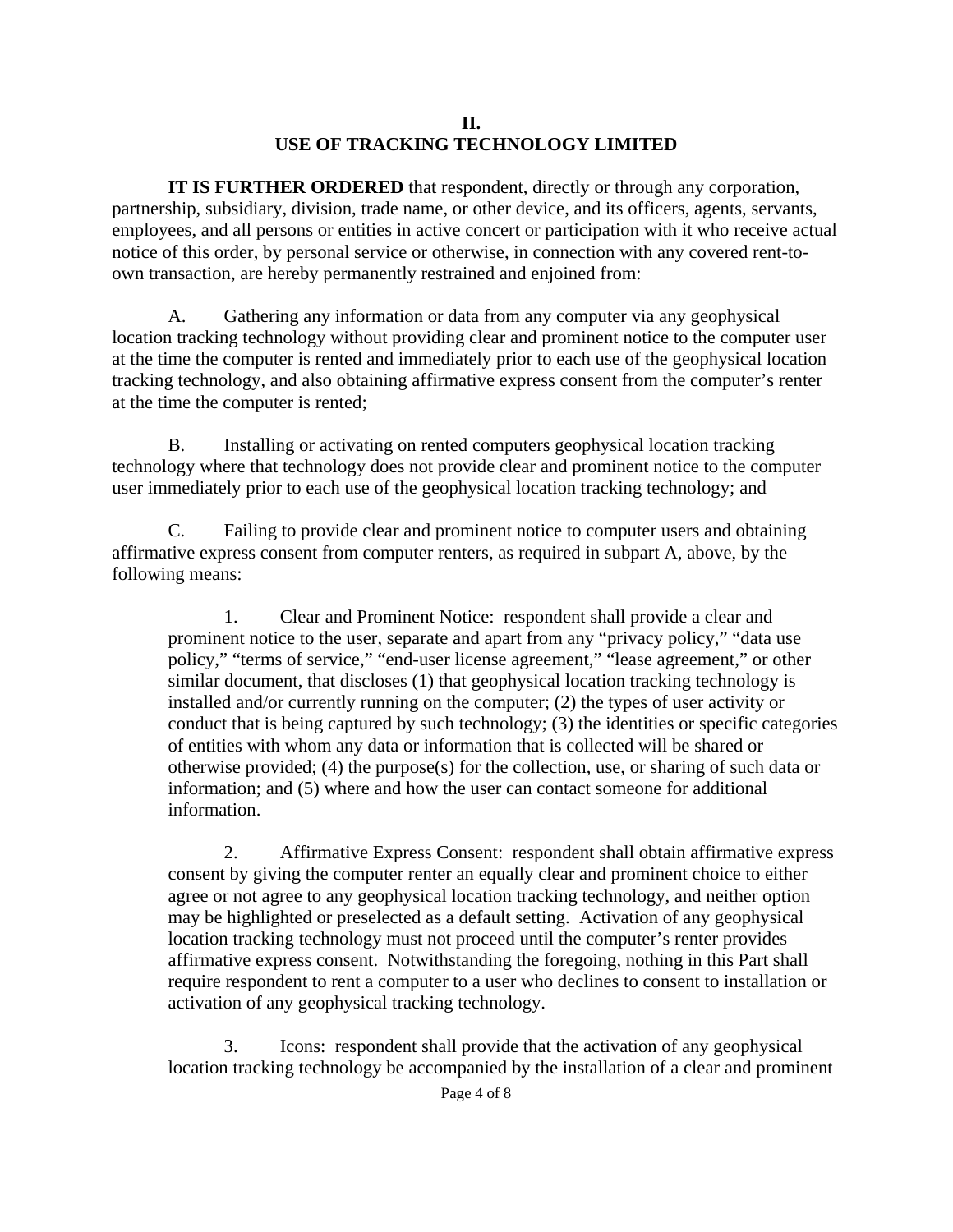icon on the computer on which the technology is installed, such as on the desktop and in the desktop system tray of the computer. Clicking on the icon must clearly and prominently disclose: (1) that geophysical location tracking technology is installed and currently running on the computer; (2) the types of user activity or conduct that is being captured by such technology; (3) the identities or specific categories of entities with whom any data or information that is collected will be shared or otherwise provided; (4) the purpose(s) for the collection, use, or sharing of such data or information; and (5) where and how the user can contact someone for additional information.

*Provided that* respondent may suspend the notice requirements of this Part and activate geophysical location tracking technology if a) the renter reports that the computer has been stolen or respondent otherwise has a reasonable basis to believe that the computer has been stolen, and b) either the renter or respondent has filed a police report stating that the computer has been stolen. Provided further that respondent shall retain documents establishing (a) and (b). For purposes of this Order, "filing of a police report" means the filing of the renter's or respondent's complaint with the police department in any form recognized in the jurisdiction.

### **III. NO DECEPTIVE GATHERING OF CONSUMER INFORMATION**

**IT IS FURTHER ORDERED** that respondent, directly or through any corporation, partnership, subsidiary, division, trade name, or other device, and its officers, agents, servants, employees, and all persons or entities in active concert or participation with it who receive actual notice of this order, by personal service or otherwise, in connection with any covered rent-toown transaction, are hereby permanently restrained and enjoined from making or causing to be made any false representation or depiction in any notice, prompt screen, or other software application appearing on the screen of any computer that results in gathering information from or about a consumer, including without limitation location information.

### **IV. NO USE OF IMPROPERLY OBTAINED INFORMATION IN COLLECTIONS**

**IT IS FURTHER ORDERED** that respondent, directly or through any corporation, partnership, subsidiary, division, trade name, or other device, and its officers, agents, servants, employees, and all persons or entities in active concert or participation with it who receive actual notice of this order, by personal service or otherwise, are hereby permanently restrained and enjoined from using, in connection with collecting or attempting to collect a debt, money, or property pursuant to a covered rent-to-own transaction, any information or data obtained in a manner that does not comply with Parts I, II, and III of this Order.

#### **V.**

### **PROTECTION OF DATA**

**IT IS FURTHER ORDERED** that respondent, directly or through any corporation, partnership, subsidiary, division, trade name, or other device, and its officers, agents, servants,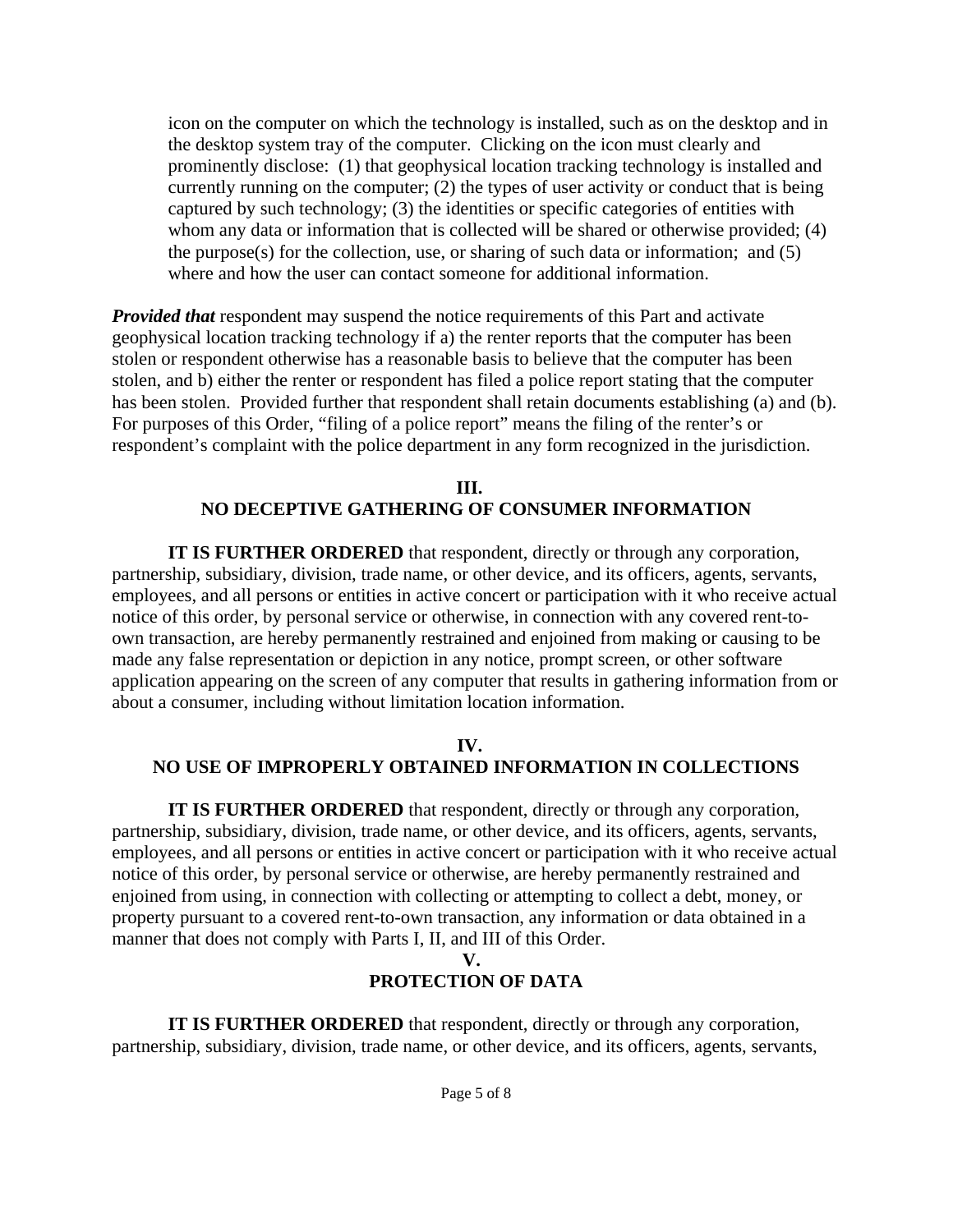employees, and all persons or entities in active concert or participation with it who receive actual notice of this order, by personal service or otherwise, in connection with shall:

A. Delete or destroy all user data previously gathered using any monitoring or geophysical location tracking technology that does not comply with Parts I, II, and III of this Order; and

B. Transfer data or information gathered by any monitoring or geophysical location tracking technology from the computer upon which the technology is installed to respondent's server(s), and from the respondent's server(s) to any other computers or servers only if the information collected is rendered unreadable, unusable, or indecipherable during transmission.

## **VI. NO MISREPRESENTATIONS ABOUT PRIVACY**

**IT IS FURTHER ORDERED** that respondent, directly or through any corporation, partnership, subsidiary, division, trade name, or other device, and its officers, agents, servants, employees, and all persons or entities in active concert or participation with it who receive actual notice of this order, by personal service or otherwise, in connection with any covered rent-toown transaction shall not misrepresent, in any manner, expressly or by implication, the extent to which respondent maintains and protects the security, privacy, or confidentiality of any personal information collected from or about consumers.

## **VII. DISTRIBUTION OF ORDER**

**IT IS FURTHER ORDERED** that respondent must deliver a copy of this order to all current and future principals, officers, directors, and managers who have responsibilities related to the subject matter of this order. Delivery must occur within seven days after the date of service of the order for current personnel. For new personnel, delivery must occur before they assume their responsibilities. From each individual to whom respondent delivers a copy of this Order, respondent must obtain a signed and dated acknowledgment of receipt of this Order, with any electronic signatures complying with the requirements of the E-Sign Act, 15 U.S.C. § 7001 et seq.

## **VIII. COMPLIANCE REPORTING**

# **IT IS FURTHER ORDERED** that:

A. Respondent, and its successors and assigns, shall, within sixty (60) days after the date of service of this order, and at such other times as the Commission may require, file with the Commission a true and accurate report, in writing, setting forth in detail the manner and form in which they have complied with this order. Within ten (10) days of receipt of written notice from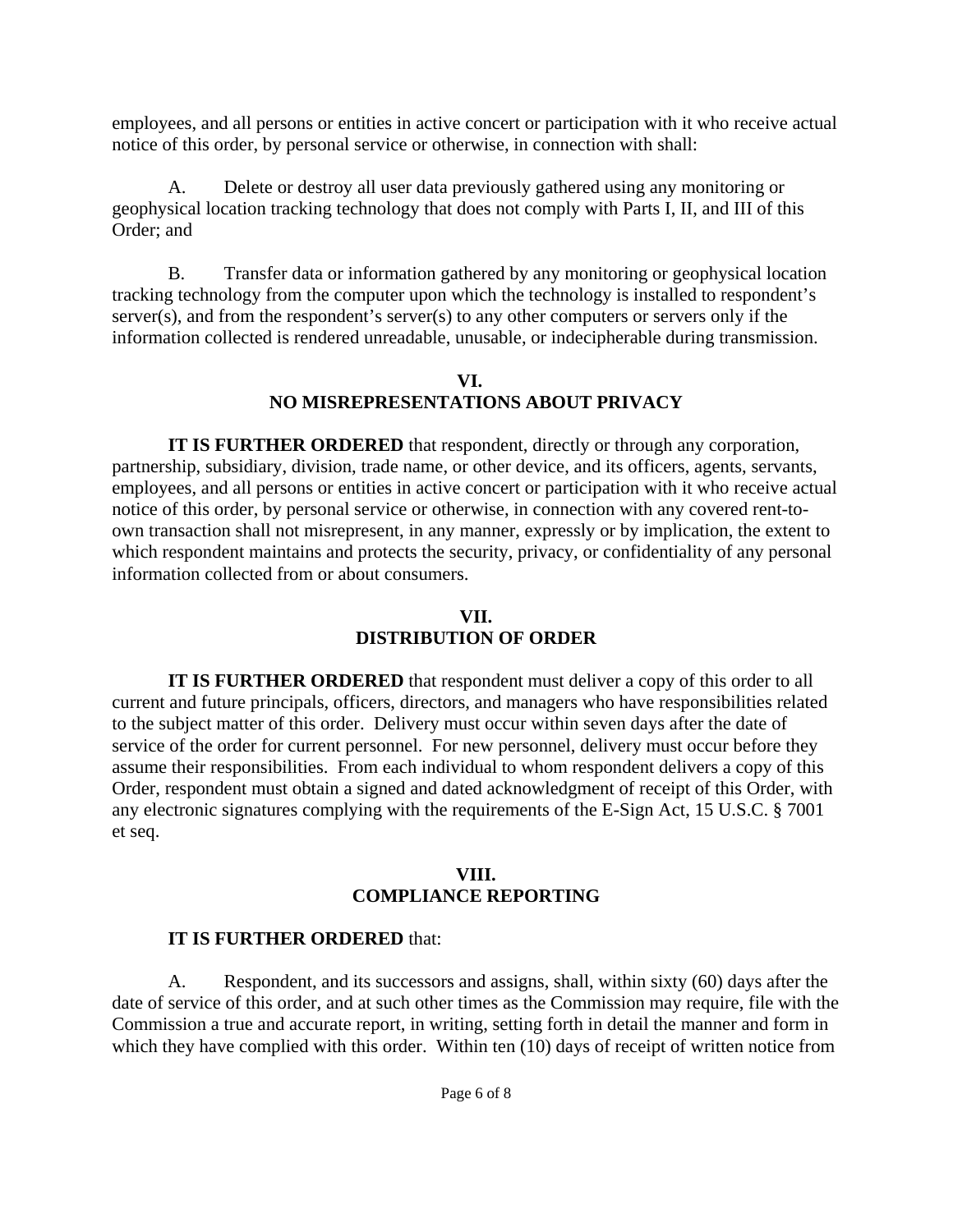a representative of the Commission, respondent shall submit additional true and accurate written reports.

B. Respondent, and its successors and assigns, shall notify the Commission at least thirty (30) days prior to any change in the corporation that may affect compliance obligations arising under this order, including, but not limited to, dissolution, assignment, sale, merger, or other action that would result in the emergence of a successor corporation; the creation or dissolution of a subsidiary, parent, or related entity that engages in any acts or practices subject to this order; the proposed filing of a bankruptcy petition; or a change in the corporate name or address. Provided, however, that, with respect to any proposed change in the corporation about which respondent learns less than thirty (30) days prior to the date such action is to take place, the respondent shall notify the Commission as soon as is practicable after obtaining such knowledge.

C. Unless otherwise directed by a representative of the Commission, all notices required by this Part shall be sent by overnight courier (not the U.S. Postal Service) to the Associate Director for Enforcement, Bureau of Consumer Protection, Federal Trade Commission, 600 Pennsylvania Avenue NW, Washington, DC 20580, with the subject line Showplace, Inc., File No. 1123151. *Provided, however*; that, in lieu of overnight courier, notices may be sent by first class mail, but only if an electronic version of each such notice is contemporaneously sent to the Commission at DEbrief@ftc.gov.

## **IX. RECORDKEPING**

**IT IS FURTHER ORDERED** that respondent shall, for five (5) years after the last date of any act or practice covered by Parts I – VI of this Order, maintain and upon reasonable notice make available to the Federal Trade Commission for inspection and copying, any documents, whether prepared by or on behalf of respondent, that:

A. Comprise or relate to complaints or inquiries, whether received directly, indirectly, or through any third party, concerning any monitoring or geophysical tracking technologies sold, licensed, or otherwise provided to any third party, and any responses to those complaints or inquiries;

B. Are reasonably necessary to demonstrate full compliance with each provision of this order, including but not limited to, all documents obtained, created, generated, or which in any way relate to the requirements, provisions, or terms of this order, and all reports submitted to the Commission pursuant to this order;

C. Contradict, qualify, or call into question respondent's compliance with this order;

or

D. Acknowledge receipt of this order obtained pursuant to Part VII.